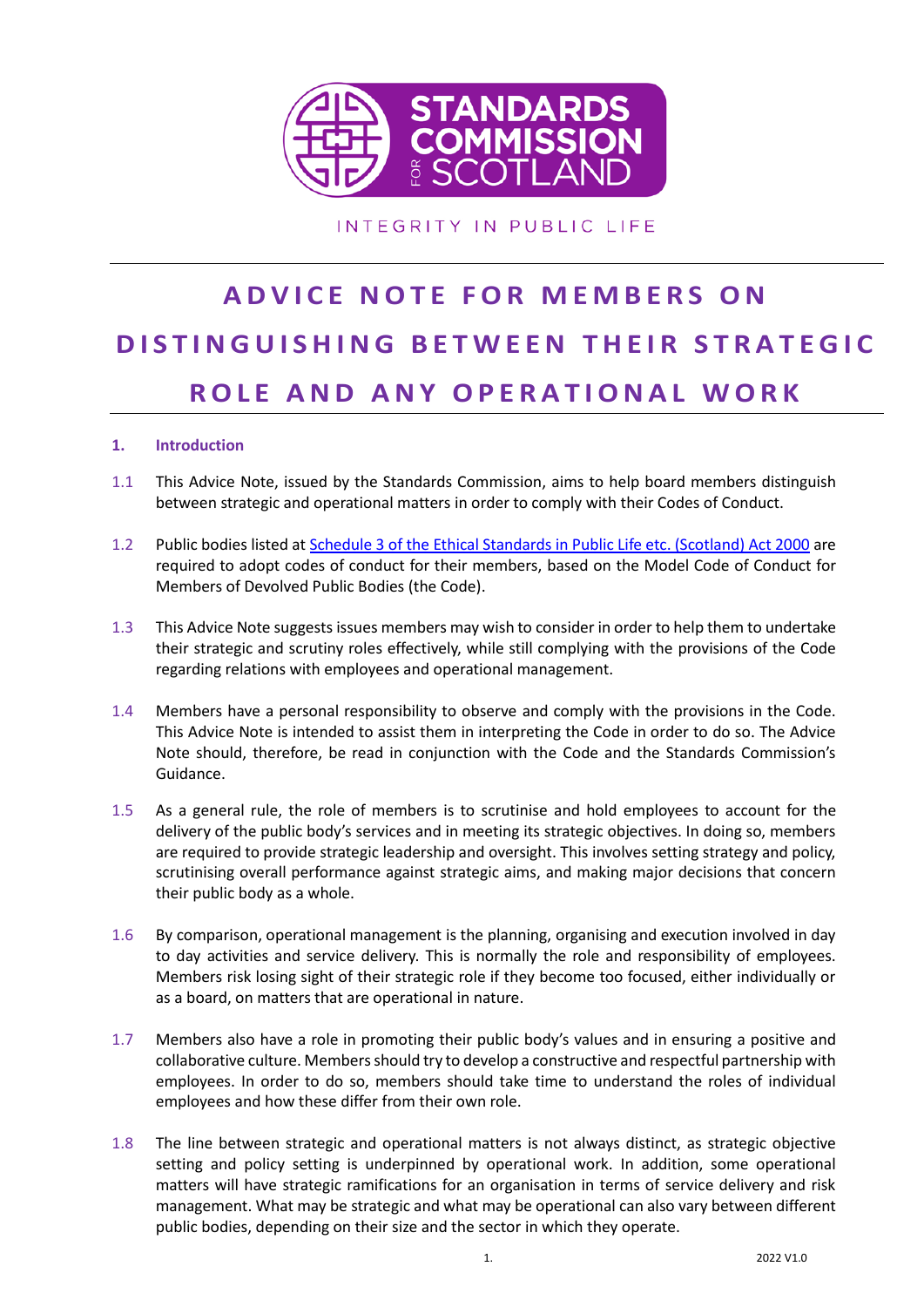- 1.9 It should be noted that it may be appropriate for Chairs to be more involved in certain operational matters, such as the signing-off of press releases, than other members. In addition, some members are required to become involved in operational management or decision-making by virtue of:
	- their letter or contract of appointment;
	- a statutory provision;
	- their job description;
	- having been invited to do so by the public body's Chair or Chief Executive; and / or
	- having been directed to do so by their sponsor body or a Minister / Cabinet Secretary.
- 1.10 Difficulties can arise, however, when members become inappropriately involved in operational matters that are, or should be, the sole responsibility of employees (see Section 4 below). The aim of this Advice Note, therefore, is to help members to avoid doing so.

#### **2. Relevant Provisions in the Code**

- 2.1 The Code contains provisions relating to the differences between the responsibilities of members and employees. Specific applicable paragraphs in the Code include:
	- 3.7 Except where it is written into my role as Board member, and / or at the invitation of the Chief Executive, I will not become involved in operational management of my public body. I acknowledge and understand that operational management is the responsibility of the Chief Executive and the Executive Team.
	- 3.8 I will not undermine any individual employee or group of employees, or raise concerns about their performance, conduct or capability in public. I will raise any concerns I have on such matters in private with senior management as appropriate.
	- 3.9 I will not take, or seek to take, unfair advantage of my position in my dealings with employees of my public body or bring any undue influence to bear on employees to take a certain action. I will not ask or direct employees to do something which I know, or should reasonably know, could compromise them or prevent them from undertaking their duties properly and appropriately.

#### **3. Strategic and Operational Management**

- 3.1 The work of a public body is a team effort, in which the role and work of members is balanced with, and complemented by, the role and work of employees. As a member, your key role is to determine policy and scrutinise the organisation's performance against its strategic aims. In general, the role of a member is to:
	- provide strategic leadership;
	- ensure the public body meets its strategic aims and statutory obligations;
	- ensure the public body puts the needs of its service users at the forefront of any decisionmaking;
	- hold the Chief Executive and senior management team to account by scrutinising the way in which services are delivered and the implementation of policies and procedures;
	- make or approve decisions that are key to how the public body operates; and
	- ensure financial stewardship is achieved through the efficient, economic and effective use of resources.
- 3.2 Your scrutiny role should be undertaken with a view to making recommendations for improvement and should not normally be used to direct, instruct or pressure an individual employee to make or change a specific operational decision. You may also be involved in determining the steps needed to deal with changes that are likely to impact on the strategic aims and objectives of your public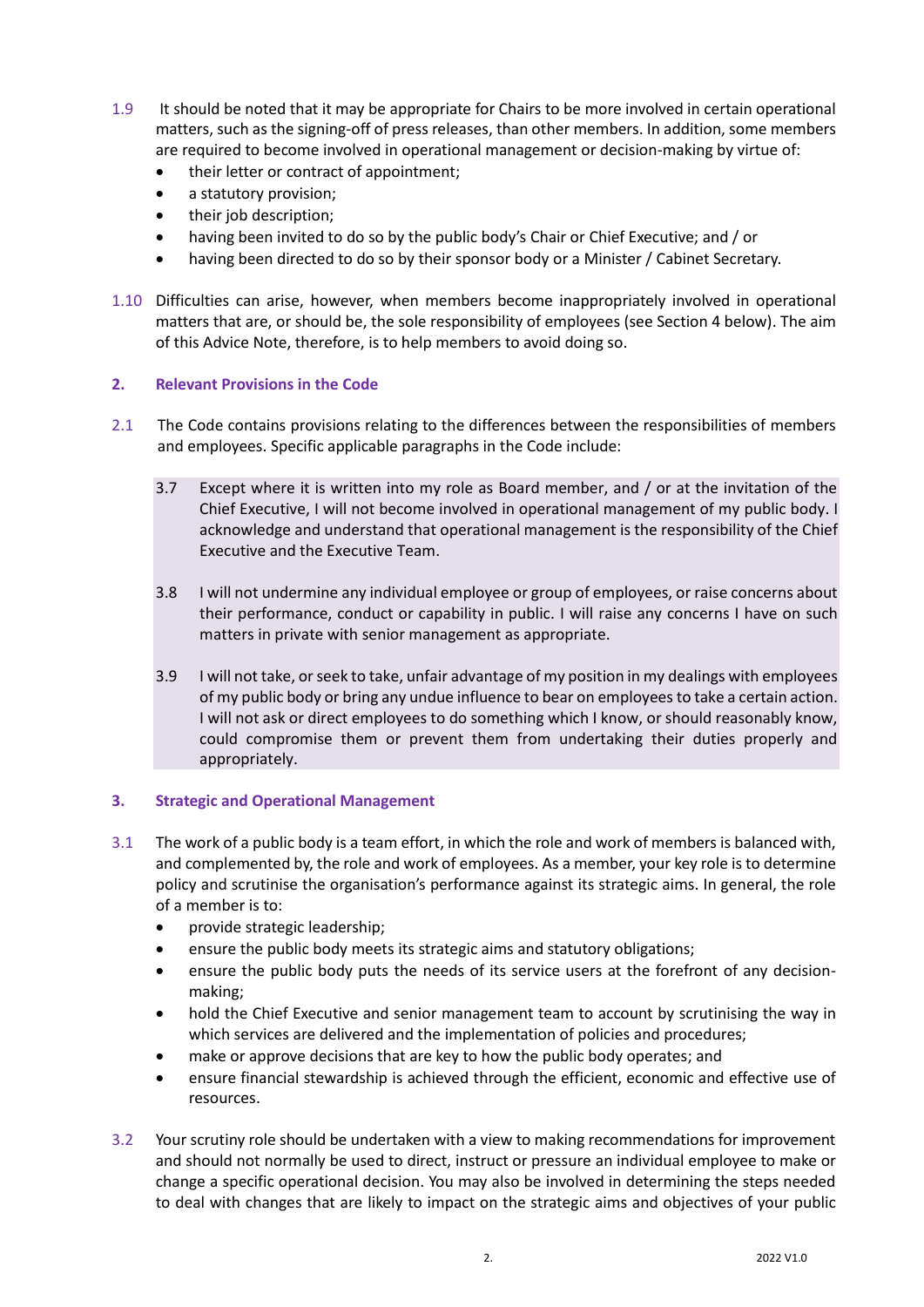body. Your duty is also to help ensure that effective arrangements are in place to provide assurance on risk management, governance and internal control.

- 3.3 Public bodies will normally have a Scheme of Delegation, which outlines which individual, committee or team is empowered to make certain decisions (including on expenditure). You should ensure you are aware of what decisions are to be taken by which employees, and the level at which they are made. You should note that there will also be many operational decisions, routinely and appropriately taken by employees, that will not necessarily be listed exhaustively in such a scheme.
- 3.4 Some decisions may have both operational and strategic elements, particularly if they concern expenditure that does not fall within existing budgets. Those decisions may be taken jointly by members and employees; or by employees following consultation with certain members (such as members of an Audit & Risk or Human Resources Committees). This enables employees to have appropriate engagement with, and to obtain steer from, members.
- 3.5 Members may also become involved in operational matters that have strategic implications in terms of how it should deploy its resources and / or ones that carry a significant risk to the status or reputation of the public body, or its ability to provide services effectively.
- 3.6 As noted under paragraph 1.8 above, members may be required to become involved in operational management or decision-making by virtue of:
	- their letter or contract of appointment (n.b. the terms of these will vary from body to body);
	- a statutory provision;
	- their job description;
	- having been invited to do so by the public body's Chair or Chief Executive; and / or
	- having been directed to do so by their sponsor body, Minister or Cabinet Secretary.
- 3.7 Examples of operational decisions that can be made by members, in terms of the categories listed in paragraph 3.6, include making decisions on:
	- casework or complaints;
	- regulatory or quasi-judicial applications; and
	- the appointment of senior employees.
- 3.8 Before accepting or embarking upon such a decision-making role, you should make sure you are clear as to what it will involve and that you understand how to identify, and appropriately manage, any conflicts of interest. You should ensure that you do not stray beyond the boundaries of what you have been asked or are expected to do by, for example, insisting on becoming involved in the drafting of the contract of employment for a new employee that you have helped appoint.
- 3.9 Examples of appropriate operational involvement by members, in terms of the categories listed in paragraph 3.6, would include:
	- a member of a health board being asked to conduct a ward round or quality assessment to ensure patient safety guidelines were being met;
	- a member with human resources experience being asked, by the public body's Chair or Chief Executive, to assist with a difficult staffing issue; and
	- the Chair signing off a press release or response to a media enquiry on a high profile or potentially contentious issue.
- 3.10 In addition, as a member, you may also be asked by service users and stakeholders of your public body for information about or assistance with operational matters. More information on this is outlined under see Section 5 below.
- 3.11 These concurrent obligations can sometimes make it difficult for members to distinguish between operational and strategic matters and to understand the extent to which they should get involved in certain issues and decisions, which can lead to difficulties as outlined below.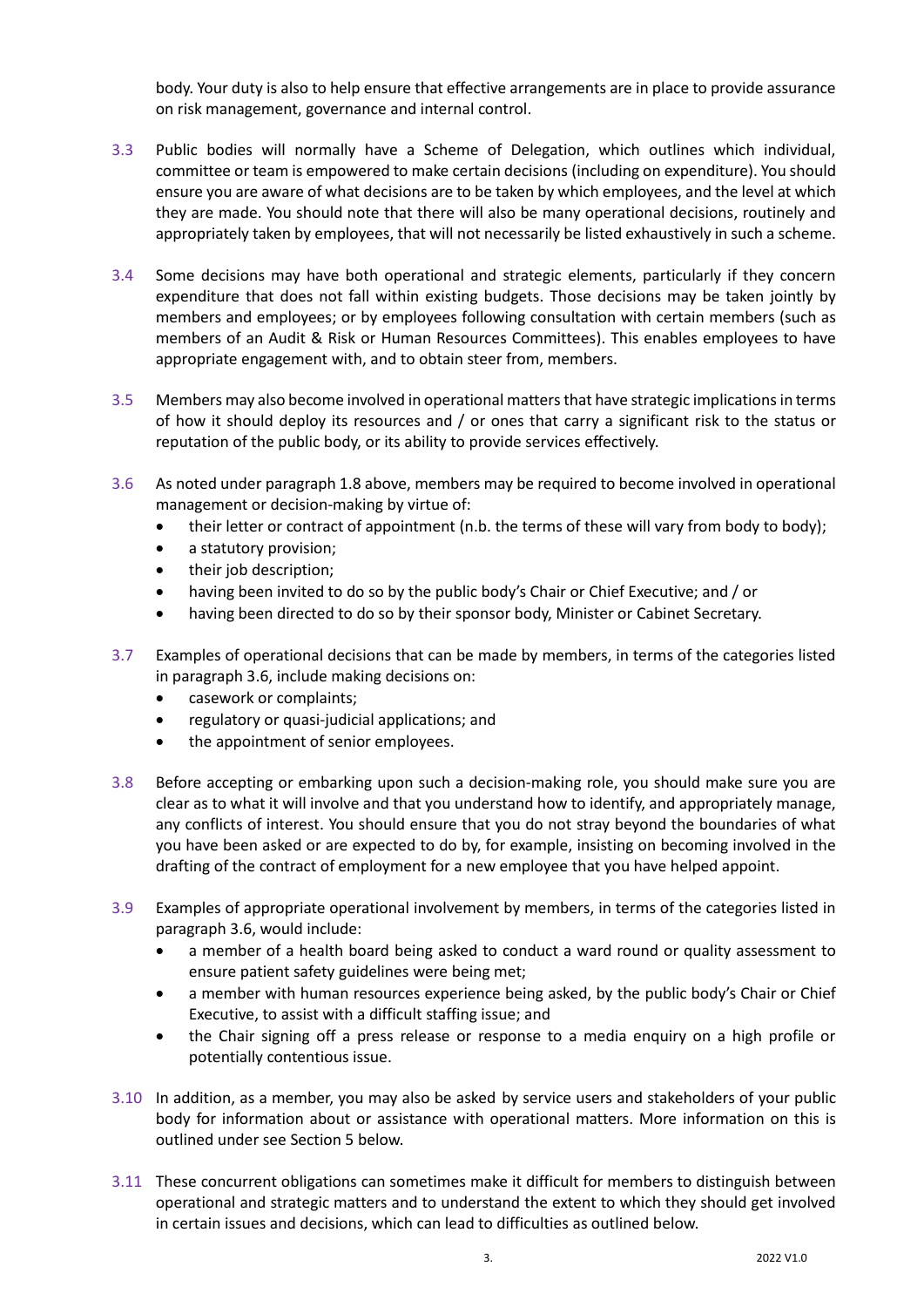#### **4. Matters to consider**

- 4.1 Becoming inappropriately involved in operational management and / or operational decisionmaking can be a breach of the Code. It can also damage your relationship with employees and have a detrimental effect on how they perform their duties. If you become too focused on operational matters, you risk losing sight of the 'bigger picture' and / or may have less time to focus your strategic and scrutiny role.
- 4.2 Some illustrations of how a member might become inappropriately involved in an operational matter can be found at Annex A of this document.
- 4.3 Some real examples where the Standards Commission has found councillors to have become inappropriately involved in operational matters and to have breached the equivalent provisions in the Councillors' Code of Conduct are provided at Annex B of this document. Other illustrations can be found in the Standards Commission's Guidance on the Model Code of Conduct, which can be found at: [https://www.standardscommissionscotland.org.uk/guidance/guidance-notes.](https://www.standardscommissionscotland.org.uk/guidance/guidance-notes)
- 4.4 You should remember that you have, or may be perceived as having, a position of power over employees, particularly if they are junior members of staff. This means that they may feel pressured into taking a particular action or decision or to focus on the matter you are concerned with over other work, even if they have tasks that should be completed as a higher priority.
- 4.5 You may wish to represent the views of a service user on an individual matter, such as a service delivery issue, but you should be aware that employees may feel pressured by a member challenging their actions or appearing critical of some aspect of their work. This is especially the case with junior employees, who may not be used to dealing directly with members. Any concerns about performance should be raised in private with the employee's line manager.
- 4.6 You should consider, in the first instance, whether any matter you are seeking to become involved in or have asked to be involved in is strategic or operational in nature. If a matter is operational in nature, you should then consider whether this is a matter in which you are required to become involved, in terms of one of the categories listed under paragraph 1.8 above. At all times, you should consider whether the extent of your involvement in operational matters is appropriate. For example, it may be sufficient for you to ask for confirmation that certain human resource related policies and procedures are in place. It may not be necessary or appropriate for you to insist on reviewing or approving the contents of such policies.
- 4.7 You have a right to receive good quality information from employees on which to base your decisions and undertake your scrutiny role. This information should be proportionate, balanced, comprehensive and understandable. You are entitled to ask questions about operational matters at board meetings and to seek assurances from employees that actions have or are to be taken. You should be careful, however, about the level of detail you are seeking. You should always question whether the amount and nature of the information you are seeking is necessary and proportionate.
- 4.8 If you do not consider you are receiving the information you require to assure yourself that you are in a position to make informed decisions, you should raise the issue with your public body's Chair or Chief Executive.
- 4.9 In dealing with employees and members of the public (including service users and stakeholders of the public body), you should always consider both what you are expressing and the way you are expressing it. You should also consider how your conduct could be perceived. You should be able to undertake a scrutiny role in a constructive, respectful, courteous and appropriate manner without resorting to personal attacks, being offensive, abusive and / or unduly disruptive.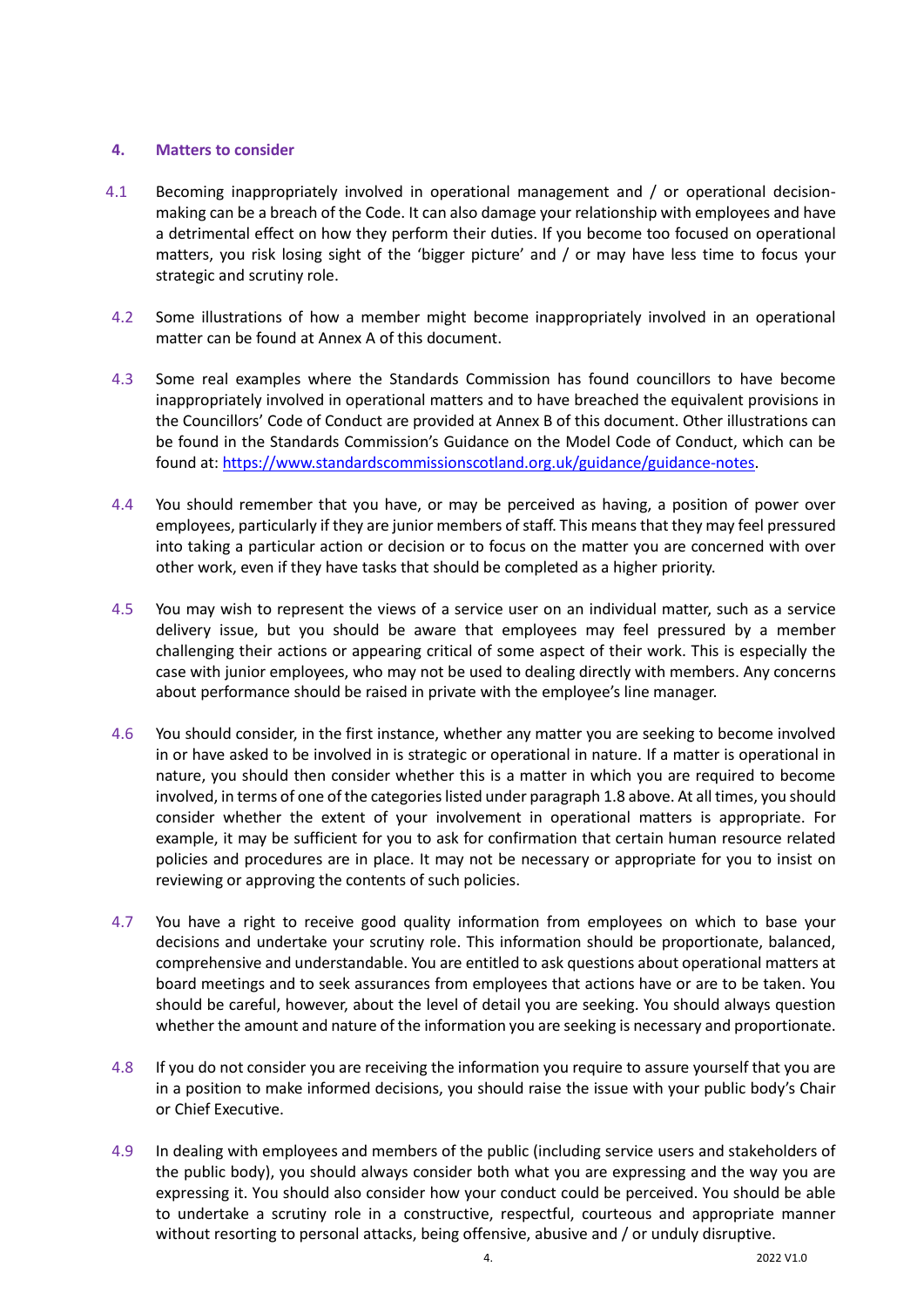- 4.10 You should bear in mind that any concerns about the behaviour, performance or conduct of an employee should be raised privately with the appropriate senior manager. You should also be careful about how you provide positive feedback to employees. For example, you could note in a board meeting that a report before you is well-written and comprehensive and ask for thanks to be passed on to the author. However, approaching an employee at their desk in an open plan environment and praising them on their work may not necessarily be appropriate. This is because you will not always know the extent of anyone else's involvement in the matter. It could be that they took a disproportionate amount of time to produce the one report that you are praising, or that a manager had to intervene and redraft the majority of it.
- 4.11 You should not become involved in any issues relating to individual employee's pay or terms and conditions of employment (except to the extent you are permitted to do so while serving on a committee delegated to deal with such a task or as otherwise required under one of the categories listed at paragraph 1.8). Similarly, the recruitment of staff is an operational matter and should be left to employees, unless you have specifically been asked to sit on a Panel to appoint a senior member of staff.
- 4.12 You should consider:
	- whether you are acting in accordance with the provisions in the Code;
	- whether you are asking an employee to do something that could compromise them or prevent them from undertaking their duties properly and appropriately, including being unable to complete other tasks;
	- whether the nature and amount of any information you are seeking is necessary and proportionate;
	- whether you are asking an employee to act against instructions of management;
	- whether you are bringing any undue influence to bear on an employee to take a certain action, particularly if it is contrary to the law or your public body's policies and procedures (bearing in mind that you may well be perceived by employees as being in a position of power);
	- the nature of an employee's role and their seniority;
	- whether your actions could impact on the mutual bond of trust between members and employees;
	- whether you are asking an employee to do something that compromises them or could compromise them (including exposing them to disciplinary measures);
	- whether your actions result in an employee feeling pressured or threatened or adversely impact on their health; and
	- that while you are entitled to freedom of expression under Article 10 of the European Convention on Human Rights, the right is not absolute. It does not provide any protection if you are simply engaging in gratuitous, offensive or abusive personal attacks on employees, or are harassing, bullying or threatening employees in the course of their employment. The Standards Commission has produced a separate Advice Note for Members on the Application of Article 10 of the ECHR, which can be found at:

[https://www.standardscommissionscotland.org.uk/education-and-resources/professional](https://www.standardscommissionscotland.org.uk/education-and-resources/professional-briefings)[briefings.](https://www.standardscommissionscotland.org.uk/education-and-resources/professional-briefings)

- 4.13 You should note that even if your conduct may not amount to a breach of the Code, it may that other consequences could arise from it, such as exposing your public body to legal action or to a grievance from an employee.
- 4.14 If you sit on any committee of your public body (such as a Human Resources Committee or an Audit and Risk Committee) you should make sure you are familiar with the committee's standing orders and procedures, and the extent of its powers and remit.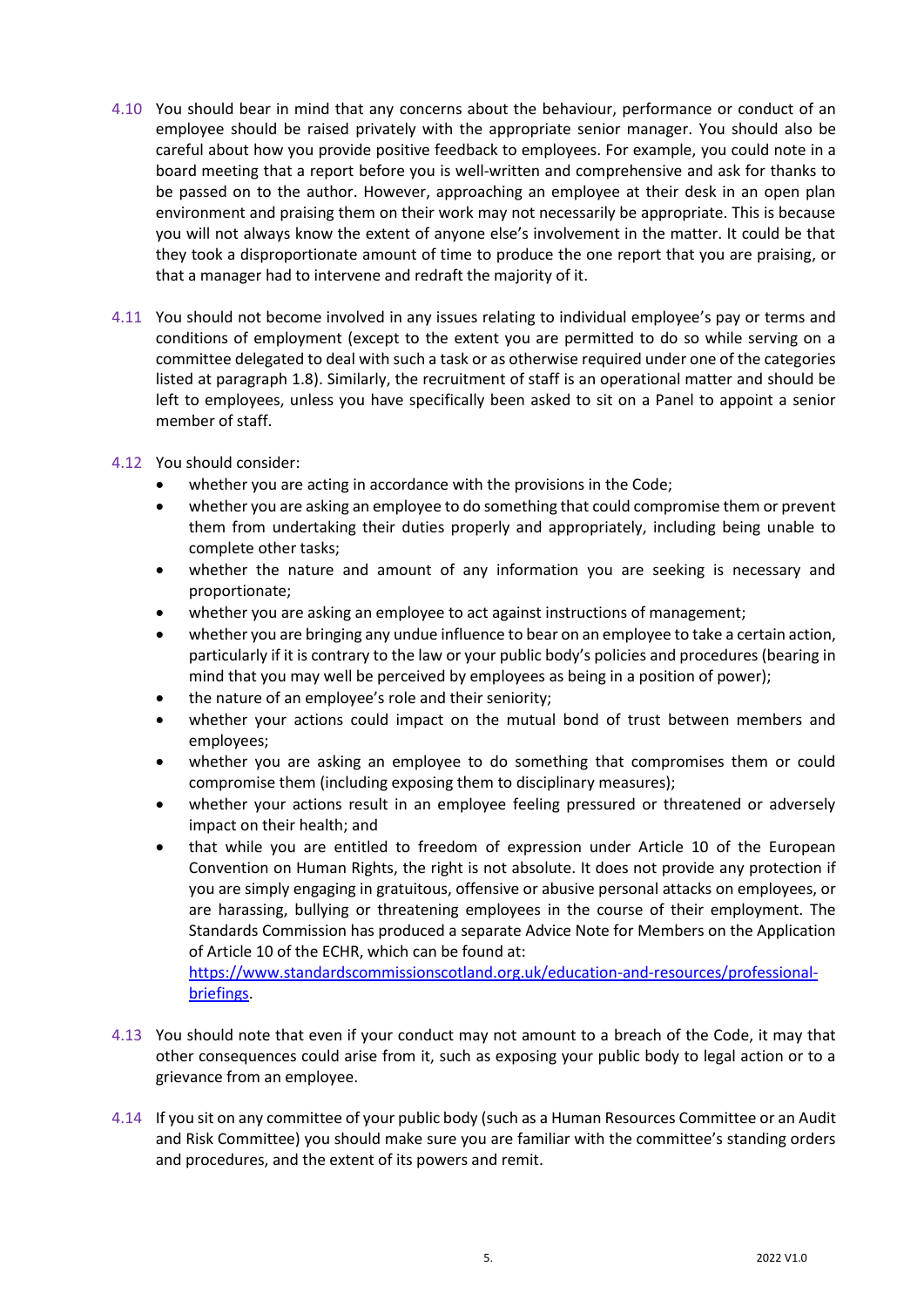- 4.15 If you are asked to become involved in an operational matter, you need to be clear about whether you are simply being asked to assist a service user or stakeholder in respect of how to access the appropriate service or employee, or whether you are being lobbied.
- 4.16 As a member, you have a duty to act in the public interest and undertake a scrutiny role to ensure your public body uses its resources prudently and in accordance with law. Robust challenge and involvement from members in driving improvement of performance at a corporate level, linked to the public body's priorities, is a key element of a commitment to delivering ['Best Value'.](https://www.gov.scot/publications/best-value-revised-statutory-guidance-2020/) You should always bear in mind the need for your public body to continually secure best value in the performance of its functions. This duty applies to every member as well as to employees. In undertaking your scrutiny role, you are obliged to make sure service user and community views are taken into account and that your public body responds to these.
- 4.17 You should note, however, that you are a board member of your public body, with a duty to act in the interests of your public body as a whole and to remember that you are representing it at all times. At the same time, you also need to be aware of any separate responsibilities you may have as a member of an external organisation such as any charity, Health and Social Care Integration Joint Board or Regional Transport Partnership to which you have been nominated or appointed by your public body.

#### **5. Assisting Service Users and Stakeholders**

- 5.1 If you are approached by a service user or stakeholder for assistance, you should ensure you manage their expectations in terms of the extent to which you can help. For example, you should advise a service user who has sought help with a case that while you can seek information on their behalf, you cannot overturn a decision and that they will need to follow the appropriate procedures for doing so. You should also advise the service user that you cannot seek legal advice from the public body on their behalf or pass on any legal advice provided to the public body.
- 5.2 You should not pursue any casework that is likely to come before you to make a decision, as doing so risks creating a perception that that you have allowed the service user special access to the decision-maker and have allowed them to bypass employees and any formal process your public body has in place. Again, you should explain why you cannot do so to any service user who has asked for assistance.
- 5.3 In order to avoid becoming inappropriately involved in operational matters and to prevent any conflicts arising, you should consider exactly what you are being asked to do on behalf of a service user. There should be no difficulty if you have managed the service user's expectations appropriately and are simply:
	- advising employees of any issues raised or representations made;
	- helping service users or stakeholders make their views known to the relevant and appropriate employee;
	- seeking factual information on progress on behalf of a service user or stakeholder; and / or
	- advising a service user or stakeholder about whom they should contact and the correct procedure to follow.
- 5.4 Where appropriate, you should advise a senior employee of any issues you have noted or been advised about that concern a specific service user or stakeholder so that the matter can be passed to the relevant team or department to record and deal with as appropriate. You should bear in mind that employees are accountable to their own line managers and, even if you think you have identified an employee who you think is best placed to answer your query, you will not have knowledge of their workload and / or whether they have been asked to prioritise any other tasks.
- 5.5 While you are entitled to ask employees to keep you updated on the matter, you should avoid providing directions or taking any action that could be perceived as you providing directions on how employees should deal with or resolve the issue. For example, while you can suggest matters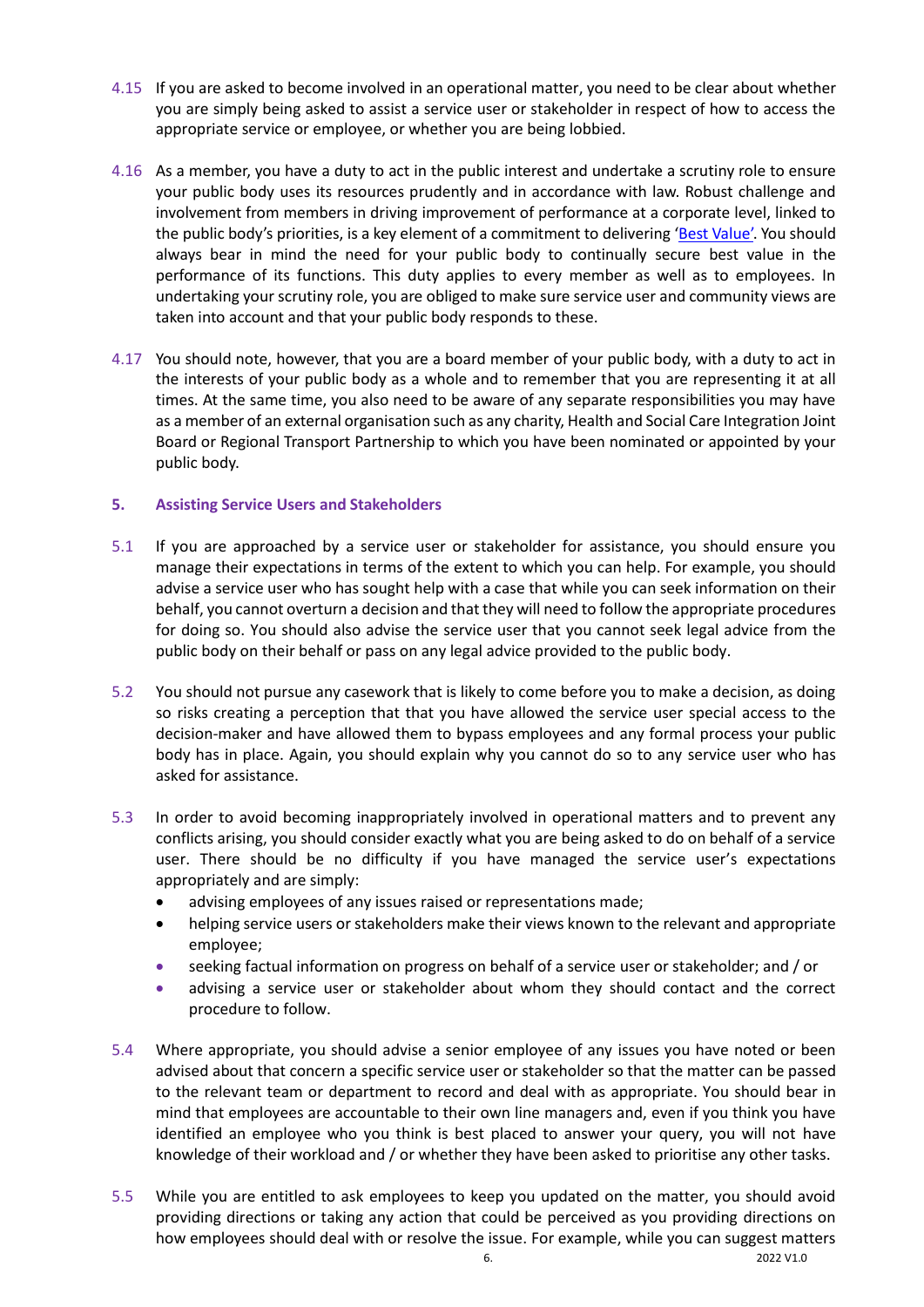that employees may wish to consider, you should be careful that you are doing so in a way that makes it clear that the decision about how they deal with the issue and what action should be taken is a matter for them. Again, you should note that more junior employees may feel compelled to act in accordance with your suggestion, regardless of whether this is compatible with any direction given by a line manager or an internal procedure.

- 5.6 If you record or keep a note of any issues raised or advice you give to a service user, you should be careful to do so in a manner that is compatible with your public body's protocols and policies on the processing of personal data.
- 5.7 If you have been asked by a service user to help with concerns they have about your public body's services or any decision it has made and / or you have identified a mistake or problem, you can ask employees to review what has happened, and what is being done to resolve the issue and / or what is being done to prevent it happening again. You should ensure the service user is aware, however, that asking a member for help is not a substitute for any formal complaint process. If appropriate, you should recommend the service user make use of your public body's formal complaints procedure, as this enables common patterns of complaint to be identified, and enables a complainer to escalate their complaint to th[e Scottish Public Services Ombudsman,](https://www.spso.org.uk/) if they wish to do so. You should also make service users aware that if a decision has been made in accordance with your public body's policy, it may not be appropriate for it to be reviewed.
- 5.8 You should decline to get involved if you are approached by any employee in respect of any matters relating to their employment with your public body. You should advise the employee concerned to contact their line manager, trade union or follow the appropriate internal procedures for raising any such issues. The exception to this would be any disclosure made by an employee that could fall within the terms of [The Public Interest Disclosure Act 1998.](https://consent.google.co.uk/ml?continue=https://www.google.co.uk/&gl=GB&m=0&pc=shp&hl=en&src=1) The Act allows individuals to disclose certain issues to particular external parties (known as 'prescribed' individuals or bodies) where there is good reason to believe that internal disclosure will not be taken seriously or will cause the individual making the disclosure to be penalised in some way. This is known as 'whistleblowing'. You should familiarise yourself with the types of matters that should be reported and your public body's reporting procedures.
- 5.9 While you may have some experience in a particular field, you should never assume or should be wary of assuming that you have more knowledge than employees who receive specific training and who should have a good, and up to date, awareness of your public body's policies and procedures relating to the tasks they are performing, as well as the current legal framework they are operating in. Employees may also have access to more relevant and material information that has influenced the way they approach the issue.
- 5.10 If you consider an employee is not providing you with information to which you have a right to access, you should raise your concerns with the appropriate senior manager.
- 5.11 If you are concerned that a service user is making or has made a fraudulent claim, you may be obliged to report the matter. You should, therefore, ensure that your service users are aware that not all information they provide to you can be kept confidential.

#### **6. Further Sources of Information**

- 6.1 The Standards Commission has published guidance and advice notes on how to interpret, and act in accordance with, the provisions in the Code, including those relating to relationships with employees. This guidance can be found on the Standards Commission's website at: [www.standardscommissionscotland.org.uk/guidance/guidance-notes.](http://www.standardscommissionscotland.org.uk/guidance/guidance-notes)
- 6.2 The Standards Commission also publishes written decisions of Hearings on its website. These can be found at: [www.standardscommissionscotland.org.uk/cases/case-list.](http://www.standardscommissionscotland.org.uk/cases/case-list)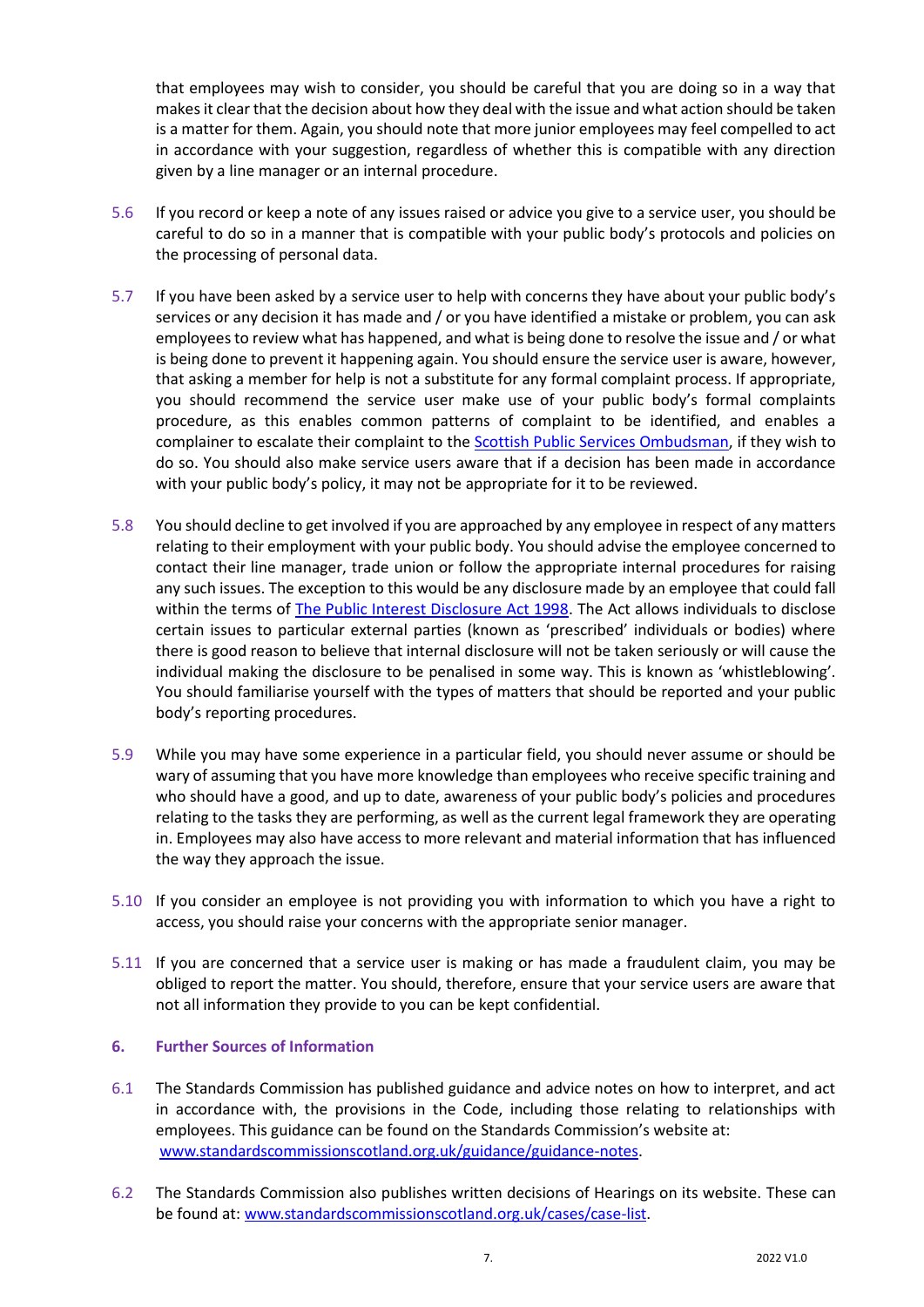- 6.3 The Scottish Government's publication "On Board: a guide for members of statutory boards" contains useful information and guidance for members of the boards of public bodies in Scotland, and can be found at[: https://www.gov.scot/publications/board-guide-members-statutory-boards/.](https://www.gov.scot/publications/board-guide-members-statutory-boards/)
- 6.4 If you have any queries or concerns about how to interpret or act in accordance with the provisions in the Code, you should seek assistance from the public body's Chair, Chief Executive, or Standards Officer. Further information can also be obtained from the Standards Commission via email: [enquiries@standardscommission.org.uk.](mailto:enquiries@standardscommission.org.uk)

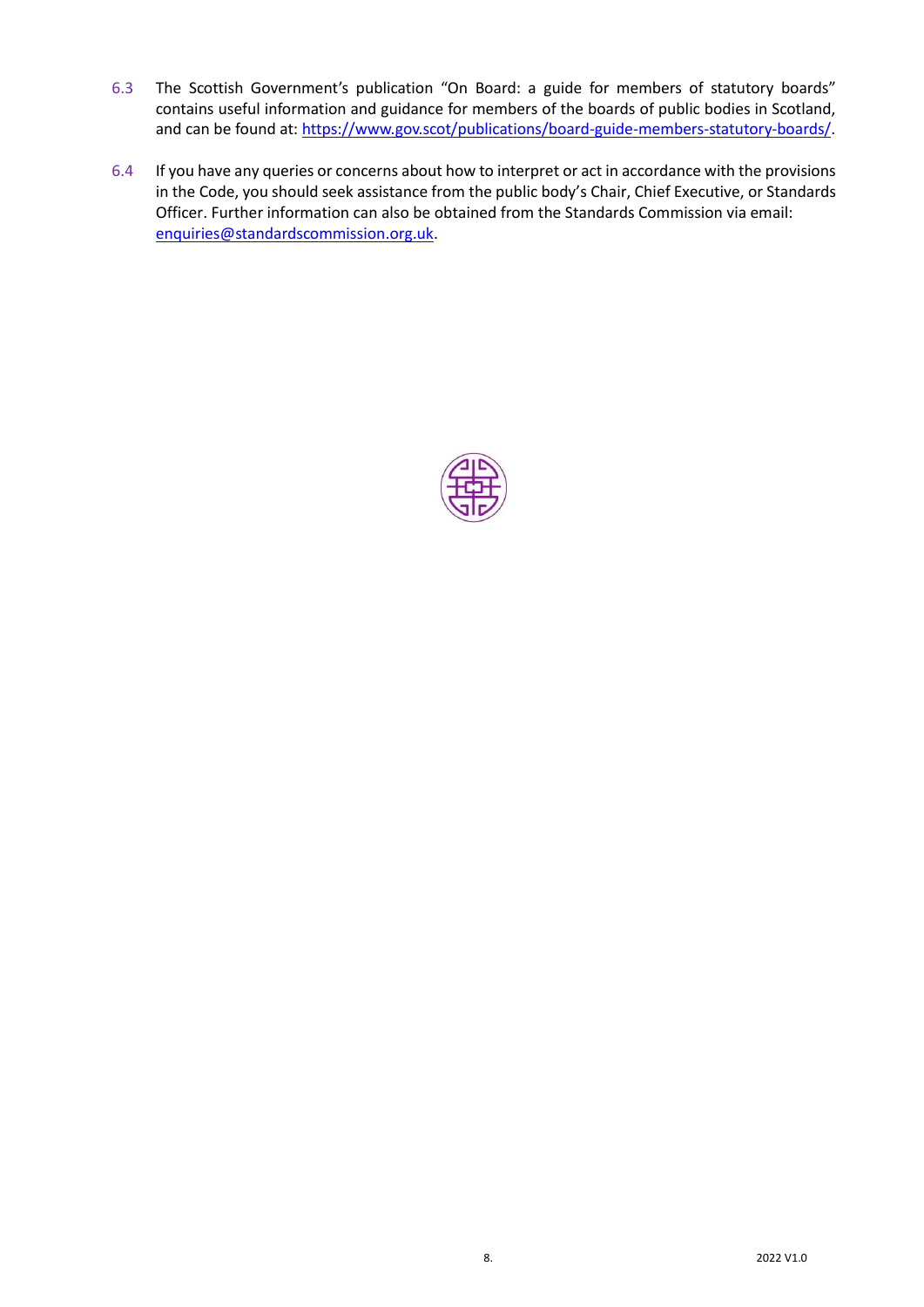## **A N N E X A : E X A M P L E S O F W H E N A M E M B E R B E C O M E S I N A P P R O P R I A T E L Y I N V O L V E D I N A N O P E R A T I O N A L M A T T E R**

It should be noted (as outlined) under paragraph 1.7 above), that what may be strategic and what may be operational can vary between different public bodies, depending on their size and the sector in which they operate. There are, however, many examples of areas where members may inappropriately seek to get involved in operational matters, including where a member:

- becomes involved in an individual staffing matter.
- insists on attending an operational meeting with an outside body, or an internal employee working group where members are not normally present.
- insists on reviewing internal policies and suggests minor grammatical or formatting changes and / or insists on approving the content of policies that concern operational matters. For example, it may be sufficient to agree that the public body should have a policy on flexible or hybrid working for staff, without approving the detail of such a policy.
- insists that their public body's policy is varied to benefit an individual service user.
- tries to overturn a casework decision that has been delegated to employees to make.
- seeks to become involved in the drafting of an internal process document being put in place to support a wider policy.
- demands that the contents of a report or its recommendations are changed when being consulted on it as a Chair of a committee.
- asks a junior member of staff to undertake a certain task, without their line manager's knowledge or consent.
- demands to sign off responses to all media enquiries and public communications regardless of content or context.
- tries to direct or alter the evaluation of a tender, grant application, or any other evaluation.
- seeks access to confidential internal human resources reports about individual employees.
- seeks to negotiate directly with trade unions and, in doing so, undermines agreed collective bargaining and the employees involved.
- seeks to alter and approve an operational plan.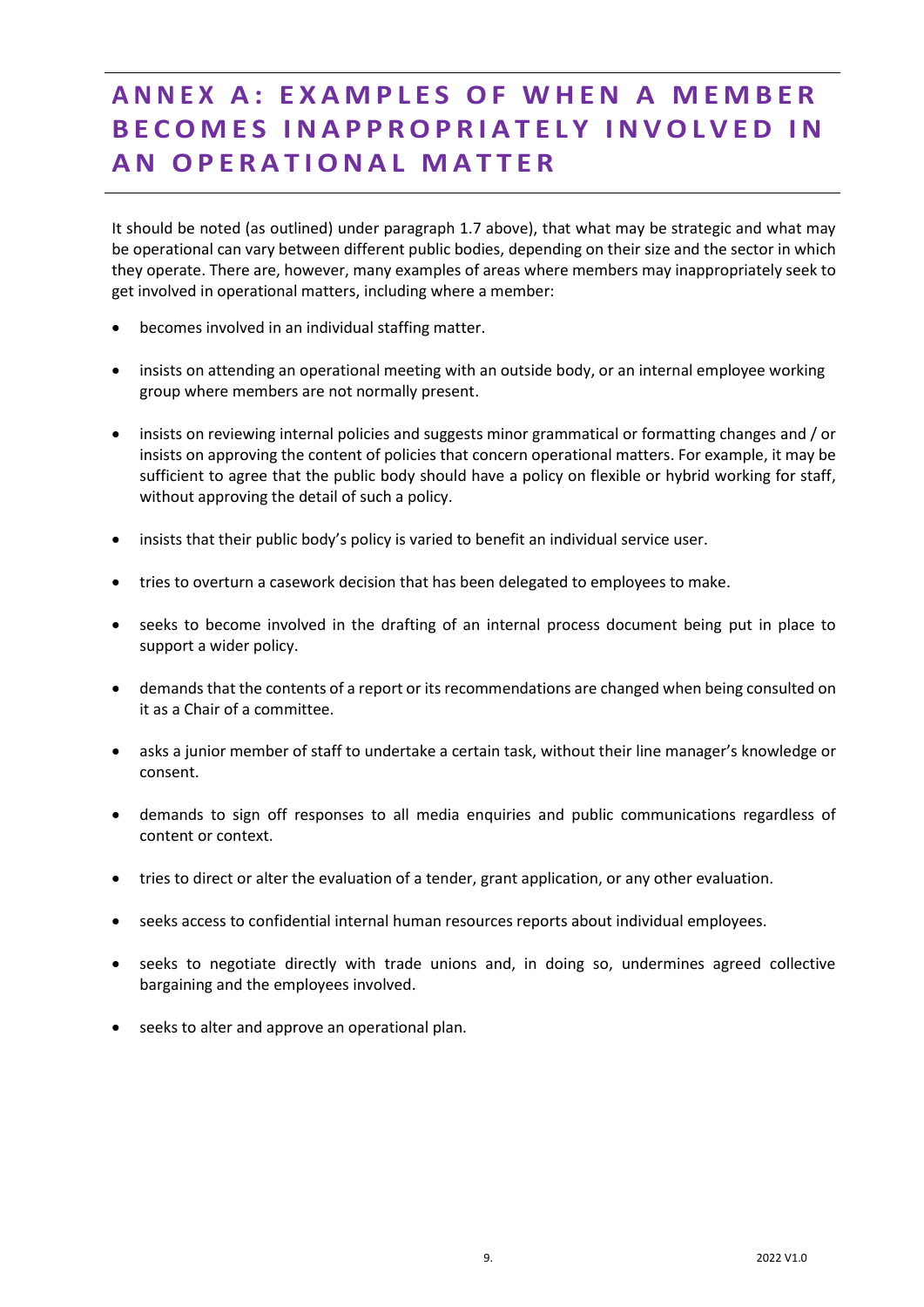### **A N N E X B : H E A R I N G E X A M P L E S**

A councillor became involved in a social care case on behalf of a constituent. This involved making suggestions and judgements about matters such as where his constituent should be housed, contact between the constituent and her children, and the rehabilitation of one child.

The Hearing Panel found that the councillor was not simply articulating his constituent's concerns but was instead inappropriately trying to use his role to engage in, and exert influence over, direct operational management.

While the Hearing Panel acknowledged the councillor had a responsibility to represent his constituent, it considered in so doing, he had lost sight of his other responsibilities as a councillor and his obligation under the Code to respect the different roles of councillors and officers. The councillor pursued the interests of his constituent without any objective consideration of the children's interests or the paramount duty the Council had to ensure their safety and welfare, and despite not being qualified to make decisions to judgements in this regard.

The Hearing Panel found that the councillor had an expectation that actions should be taken in response to his engagement. The Hearing Panel considered that while his involvement may not have had any effect on the outcome of decisions, this had clearly been his intention.

The Hearing Panel noted that the councillor failed to accept that he had an inherent influence in his role as an elected member. The Hearing Panel considered it was disingenuous to suggest it was open to officers to simply ignore his enquiries and requirements. The Hearing Panel further considered that the inappropriate level of involvement, enquiries and correspondence from the Respondent could have had an adverse impact on resources, given that officers had felt obliged to respond.

The Hearing Panel concluded that the councillor's involvement in direct operational management and questioning of the professional judgement of officers amounted to a contravention of the Code. The councillor was suspended from all meetings of the Council for six months.

Before being elected, a councillor had been a spokesperson for a lobbying group who were opposed to a refurbishment of a school on its existing site. The councillor stood down from the position after the election, but had continued to receive and send emails to members of the group, which included two of his close relatives. The councillor had, however, failed to declare his involvement as a non-financial interest and had failed to declare the non-financial interests of the close relatives, at meetings where a planning application in respect of the school was considered.

The Hearing Panel noted that the councillor's pre-election position as spokesperson for the group; his post-election public support for a new build site and his opposition to the refurbishment of the existing school; and the fact that he had continued to exchange emails about the matter meant that his involvement with the group had continued after his election as a councillor. The Hearing Panel concluded that, essentially, the councillor could be perceived as advocating for a cause. He should have declared his involvement and that of his relatives as non-financial interests, refrained from taking part in the planning decision and withdrawn from the room. The Hearing Panel found that the councillor had breached the Code. The councillor was suspended from a planning committee of the Council for two months.